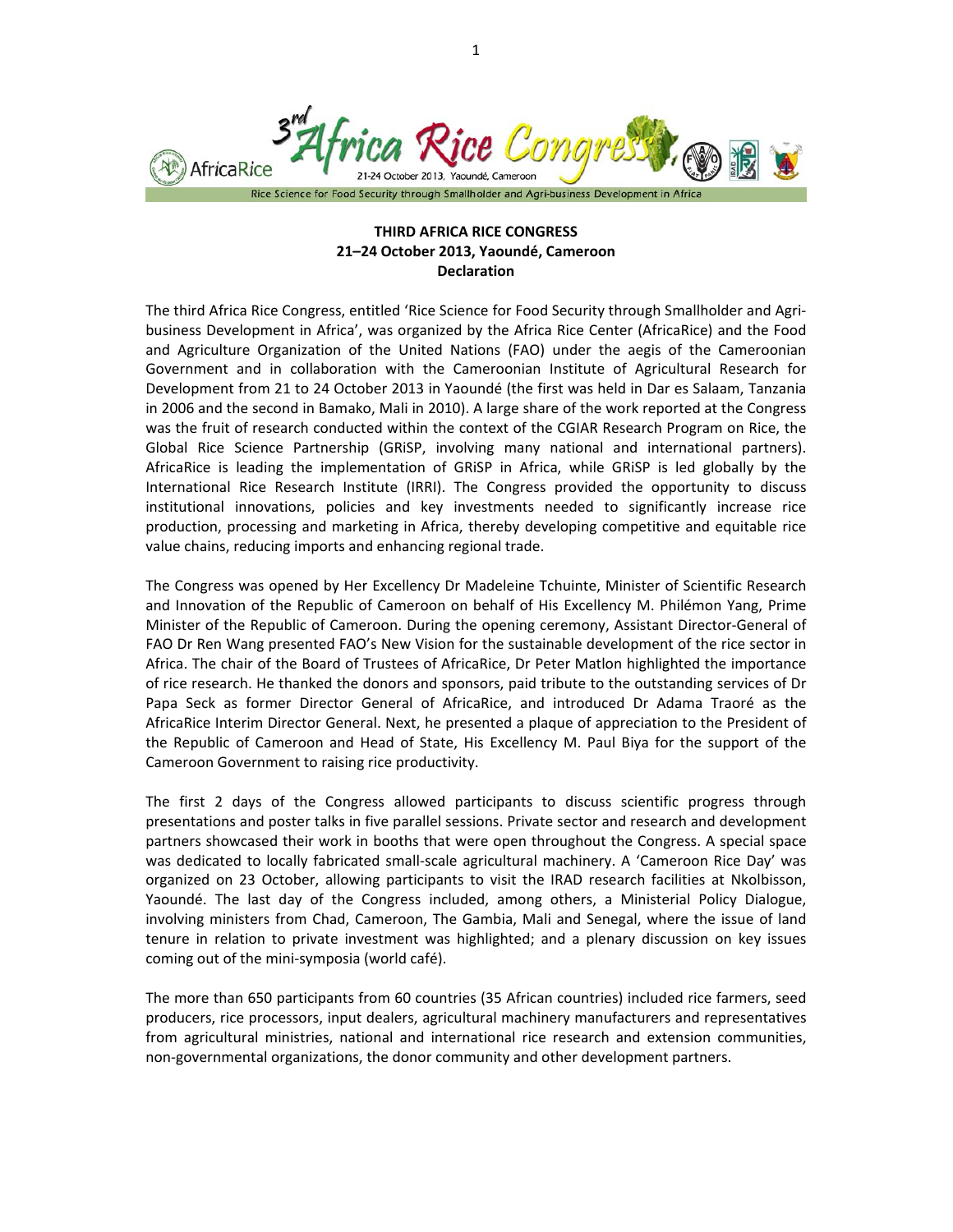During the closing ceremony, the chair of AfricaRice's Council of Ministers, His Excellency Dr Ngarera Rimadjita, Minister of Agriculture and Irrigation of the Republic of Chad, presented a distinguished service award to Dr Seck.

The Congress in its deliberations noted:

- The now rapid growth in rice production in sub-Saharan Africa (8.4% per year) resulting from key investments made by farmers, governments, the private sector and the donor community following the 2007–2008 global food crisis;
- That despite this rapid growth, the African continent continues to rely heavily on the rice world market to satisfy increasing consumption demand for rice, with imports reaching 12 million tonnes of milled rice in 2012, costing more than US\$ 5 billion;
- That long-term food security in sub-Saharan Africa cannot depend on rice imports and that the African continent has the resources to feed itself in terms of rice and eventually to export rice;
- The importance of protecting Africa's rice farmers and urban consumers from world price fluctuations and inequitable trade;
- The tremendous employment challenge in sub-Saharan Africa, with 330 million young people expected to enter the job market over the next 15 years and the opportunity that rice‐sector development can offer for job and income creation, particularly in rural areas;
- That Africa's rice sector depends primarily on the efforts of small‐scale resource‐poor farmers and that development of the sector needs to create win–win opportunities for all involved in the value chain, in particular for women and youth;
- The importance of value‐adding and demand‐lifting investments to improve the competitiveness of local rice vis‐à‐vis imported rice and that such measures will often need to precede supply‐shifting investments;

As a follow‐up on a recommendations formulated at the 2nd Africa Rice Congress, the 3rd Congress confirmed:

- The progress being made by the scientific community since the 2nd Africa Rice Congress and the growing attention paid to quality-enhancing and marketing research;
- The establishment of six thematic Africa-wide Rice Research Task Forces, convened by AfricaRice,;
- The need to more rapidly diffuse existing rice technologies and innovations by strengthening and linking rice research and development efforts across the continent;
- The continued shortfall in human resources in rice research and extension in Africa.

The Congress formulated the following recommendations for governments, farmer organizations, civil society, private sector, R&D partners, regional economic communities and donors:

## *Investments in Africa's rice sector*

- Invest in modernization and mechanization of Africa's farming and in aggregation of farm output, while safeguarding land rights of smallholders and improving livelihoods;
- Strengthen farmer organizations to ensure that farmers capture a fair share of value added in the value chain;
- Stimulate the development of public–private partnerships and small‐scale enterprises, and provide technical and business training to Africa's rapidly growing cadre of unemployed youth to find jobs in the rice sector;
- Combine supply-shifting, demand-lifting and value-adding investments to ensure rapid and sustainable development of affordable rice and rice-based products for different consumers;
- Consider the establishment of strategic regional rice reserves, relying on national stocks, but with coordination at the regional level to reduce price volatility;